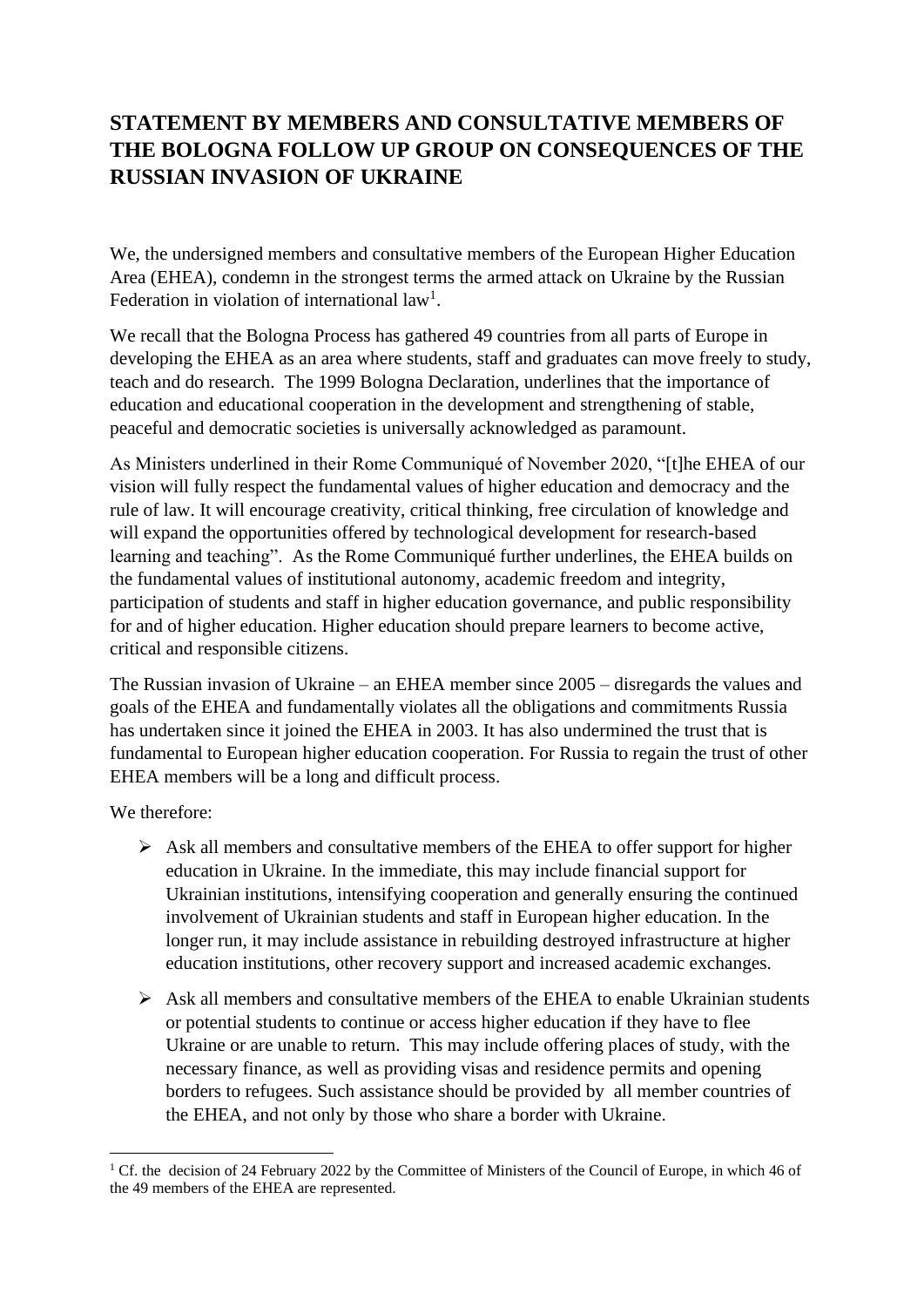- ➢ Underline that such measures must extend beyond the immediate emergency: once accepted in a study programme, students should be allowed to complete the programme even if the situation in Ukraine would make it possible to return earlier.
- ➢ Ask all members and consultative members of the EHEA to offer refuge and provisional work opportunities for academic staff who have to flee Ukraine or who cannot return. The exact arrangements will need to be adapted to the development of the situation in Ukraine.
- $\triangleright$  Ask all members and consultative members of the EHEA to extend similar assistance to foreign students and staff who are unable to pursue their studies or work at Ukrainian higher education institutions.
- ➢ Ask all members and consultative members of the EHEA to cease contact and cooperation with any central government agency of Russia or any other country that actively supports the Russian invasion of Ukraine and to ensure that they only engage in cooperation with organizations and institutions from Russia where these are clearly based on shared European values.
- $\triangleright$  Recognize the courage shown by those members of Russian civil society who are engaging in protest against the Russian invasion of Ukraine, in spite of great personal risk and ask all members and consultative members of the EHEA to offer support and protection to members of the Russian higher education community taking a public stance against the invasion.

We consider the Russian invasion of Ukraine a fundamental violation of the principles on which we have together built the European Higher Education Area. We therefore ask the Bologna Follow Up Group (BFUG) to suspend Russia's rights of representation<sup>2</sup> in all structures and activities of the EHEA, including the BFUG, working groups, task forces, peer learning groups and similar structures. We ask the BFUG to extend the same measures to any EHEA member States who may assist Russia in its invasion of Ukraine. At the same time, we ask the BFUG to consider further arrangements and support for higher education in Ukraine.

We look forward to the day when we can again welcome Russia and any other EHEA members affected by such a suspension back to the European higher education community in full respect of the values on which it builds and to which Russia has committed.

## *EHEA members*

Albania

Croatia

Czech Republic

Denmark

<sup>&</sup>lt;sup>2</sup> Cf. the decision taken by the Council of Europe's Committee of Ministers on 25 February 2022 with regard to Russia's right of representation in this organization.